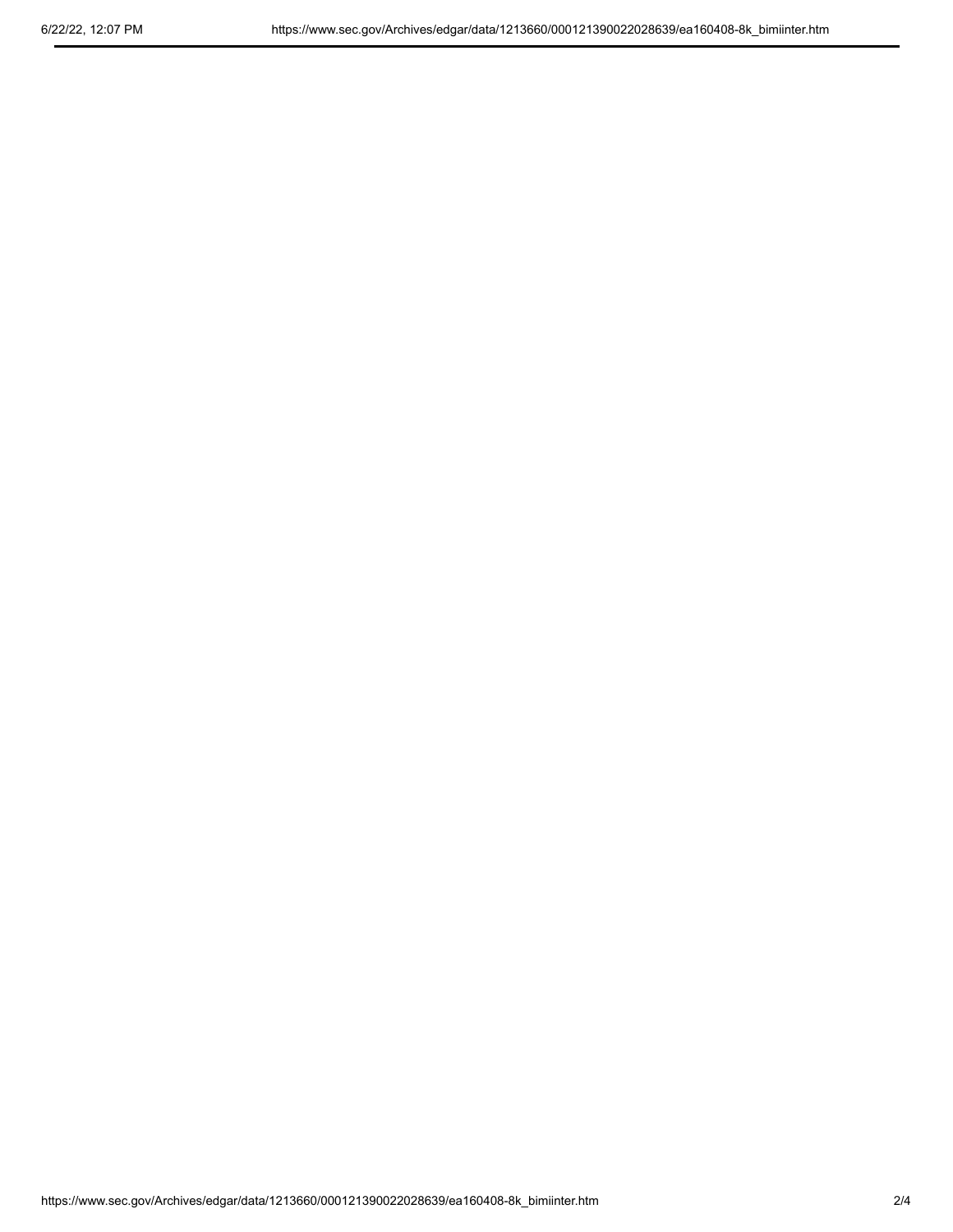# **ITEM 2.02 RESULTS OF OPERATIONS AND FINANCIAL CONDITION.**

On May 20, 2022, the Registrant reported its results of operations for the quarterly period ended March 31, 2022. A copy of the press release issued by the Registrant in this connection is furnished herewith as Exhibit 99.1.

The information in this Item in this Current Report on Form 8-K and Exhibit 99.1 attached hereto are being furnished and shall not be deemed "filed" for purposes of Section 18 of the Securities Exchange Act of 1934 (the "Exchange Act") or otherwise subject to the liabilities of that section, nor shall it be deemed incorporated by reference in any filing under the Securities Act of 1933 or the Exchange Act, regardless of any general incorporation language in such filing.

## **ITEM 9.01 FINANCIAL STATEMENTS AND EXHIBITS.**

(c) Exhibits

Exhibit 99.1 Press [Release](https://www.sec.gov/Archives/edgar/data/1213660/000121390022028639/ea160408ex99-1_bimiinter.htm) dated May 20, 2022